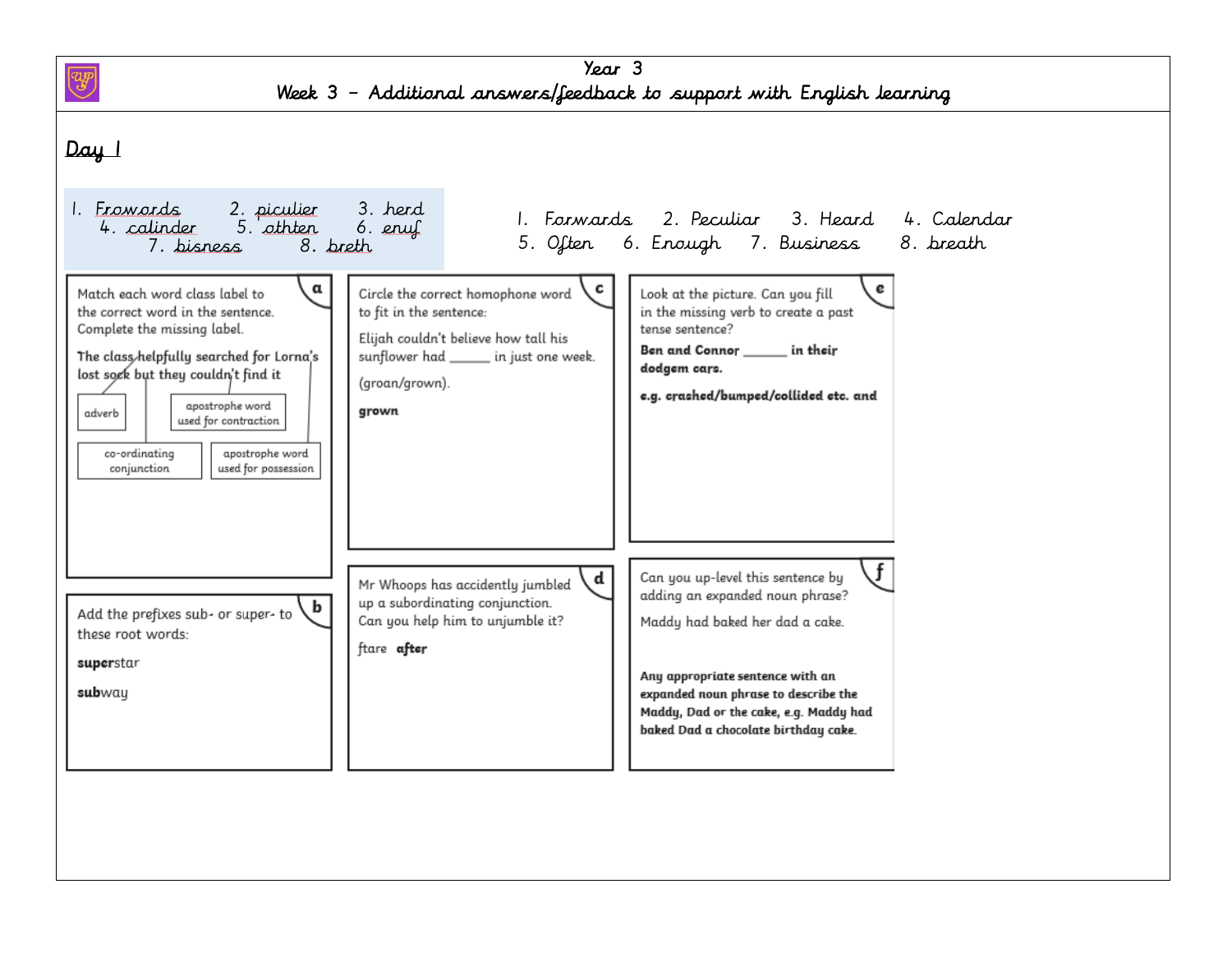

- 1. Translucent means that some light can pass through an object but some of the light is blocked.
- 2. The moon is not a light source. It can be seen because it reflects light from the sun.
- 3. Light can't pass through your hand because your hand is opaque.
- 4. A shadow is formed when an object blocks the light.
- 5. A mirror is highly polished so it reflects the light therefore it reflects an image.
- 6. Light travels in straight lines.
- 7. A periscope has 2 angled mirrors that reflect off each other. This allows you to see around corners.
- 8. Reflect means to bounce back.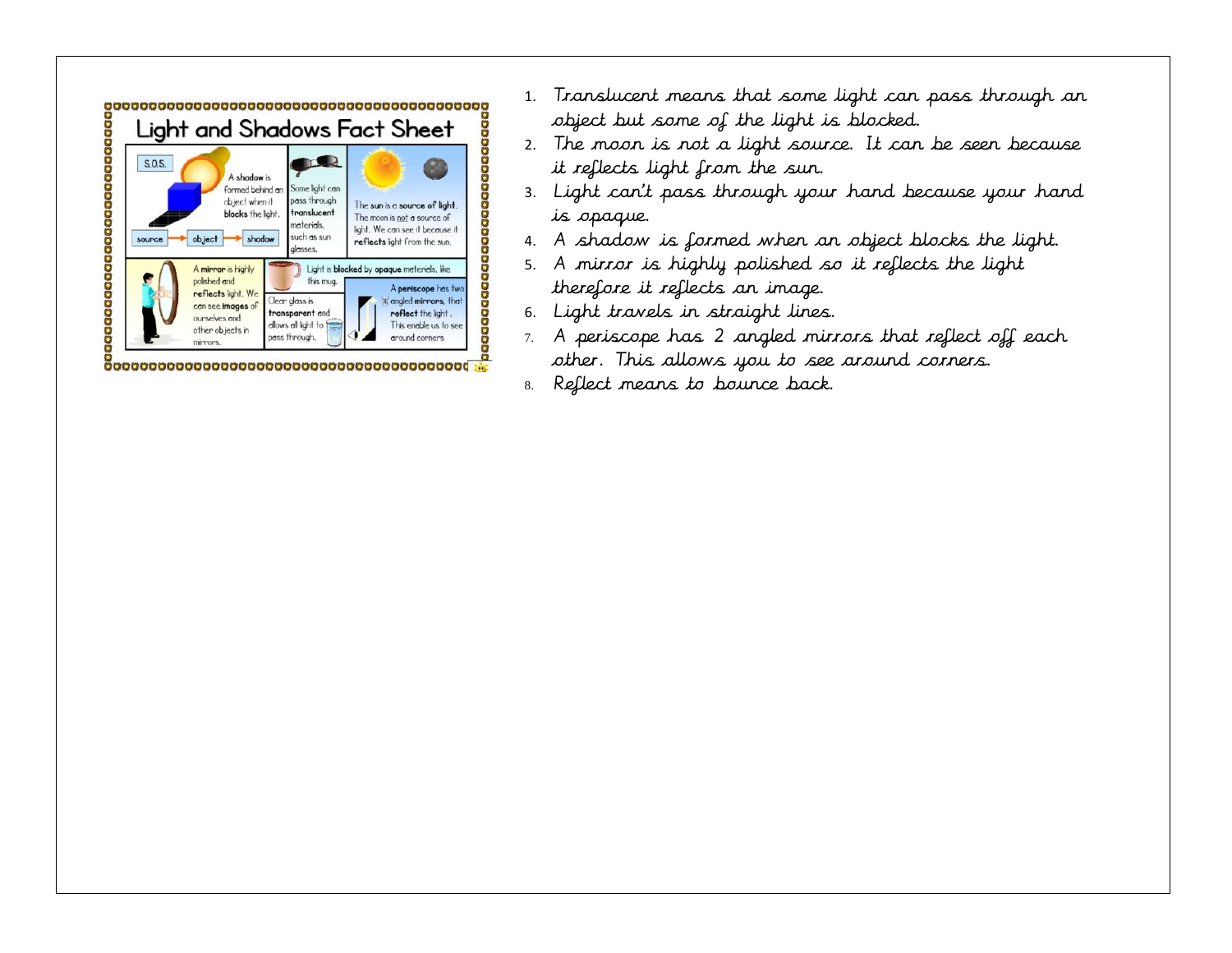## Day 2

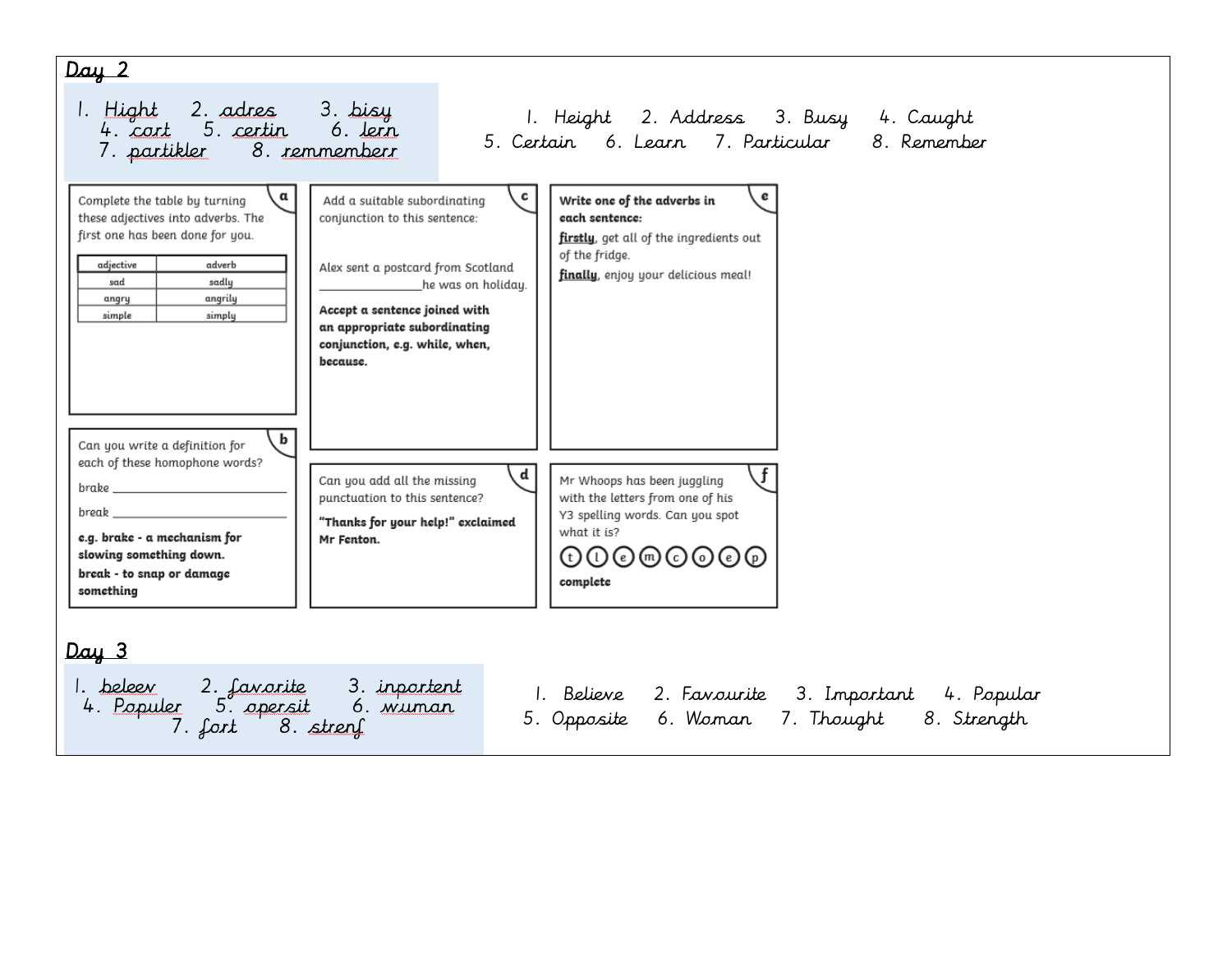

| Colour Key Features |
|---------------------|
|                     |
|                     |
|                     |
|                     |
|                     |

Yellow - Address of person sending the letter Red - Date the letter was written Green – Address of person receiving the letter Blue – opening statement why you are writing Purple – who the letter is from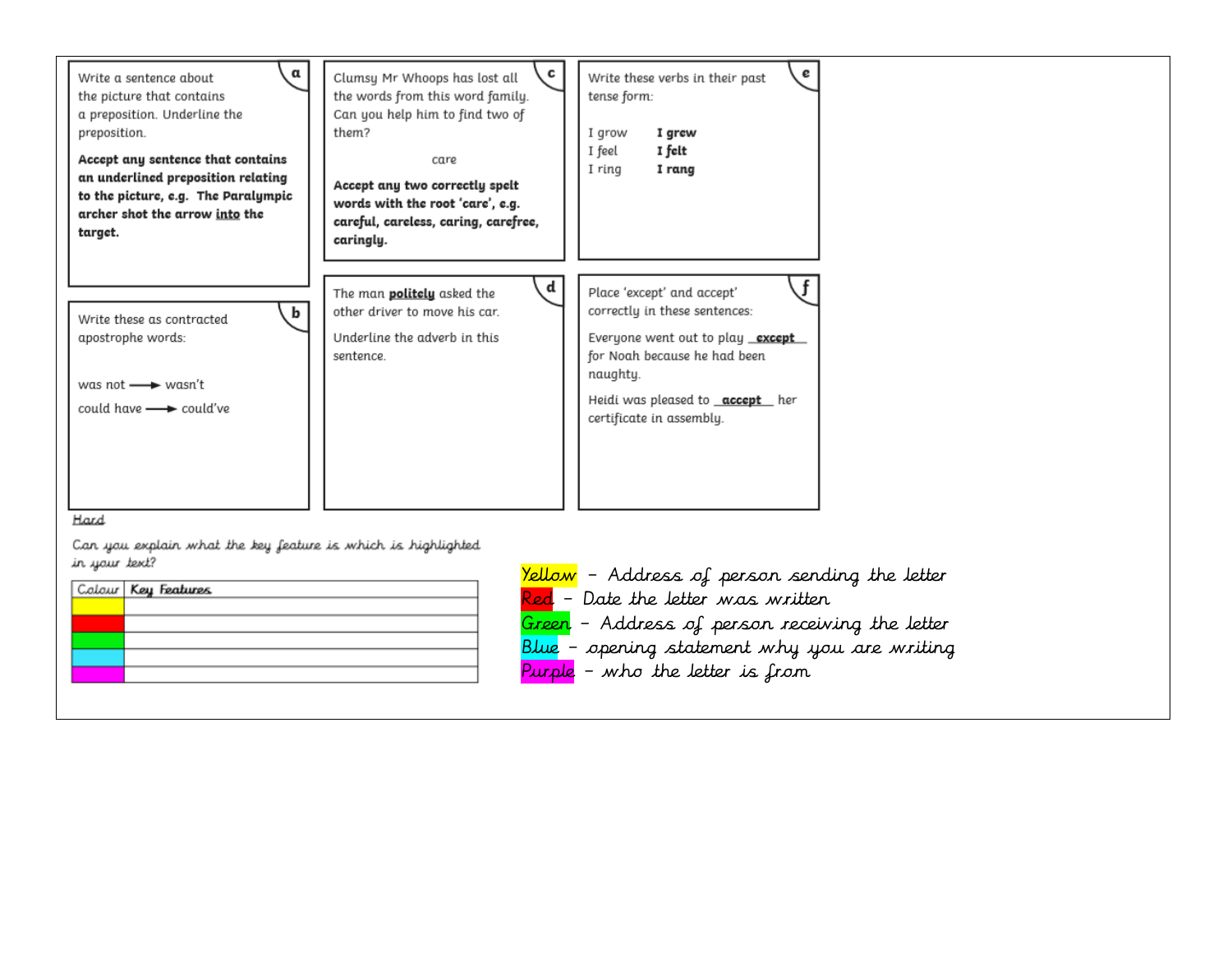## Harder

| Find and copy examples of:<br>1. a statement<br>2. an exclamation<br>3. a question<br>4.a cannard<br>5. a sentence using 'a' carrectly<br>6. a sentence using 'an' correctly | 1. I am 8 years old and live with my mum, dad and<br>little brother Tommy.<br>(There are lots of statements you could have chosen<br>from)<br>2. It's not fair!<br>I don't believe him!<br>They smell really bad!        |  |
|------------------------------------------------------------------------------------------------------------------------------------------------------------------------------|--------------------------------------------------------------------------------------------------------------------------------------------------------------------------------------------------------------------------|--|
| 7. Haw many different canjunctians can yau find?                                                                                                                             | 3. Do you think I should be allowed to go?<br>How do you stay warm at night?<br>What type of roundhouse to you live in?<br>4. Write back and tell me everything<br>5. A scrumptious meal<br>A friend<br>A <i>warrior</i> |  |
| <u>vay 4</u>                                                                                                                                                                 | 6. An amazingly, beautiful sheep's woollen blanket<br>7. And, although, so, but, after                                                                                                                                   |  |

1. <u>Pottoes</u> 2. promiss 3. suposs<br>4. sepret 5. reain 6. expirens<br>7. centui 8. erly

## $Day 5$

- 1. <u>Histori</u> 2. disapeer 3. deskrib<br>4. dificult 5. gide 6. bicicle 7. frute 8. roledg
- 1. Potatoes 2. Promise 3. Suppose 4. Separate 5. Reign 6. Experience 7. Century 8. Early
- 1. History 2. Disappear 3. Describe 4. Difficult
- 5. Guide 6. Bicycle 7. Fruit 8. Knowledge